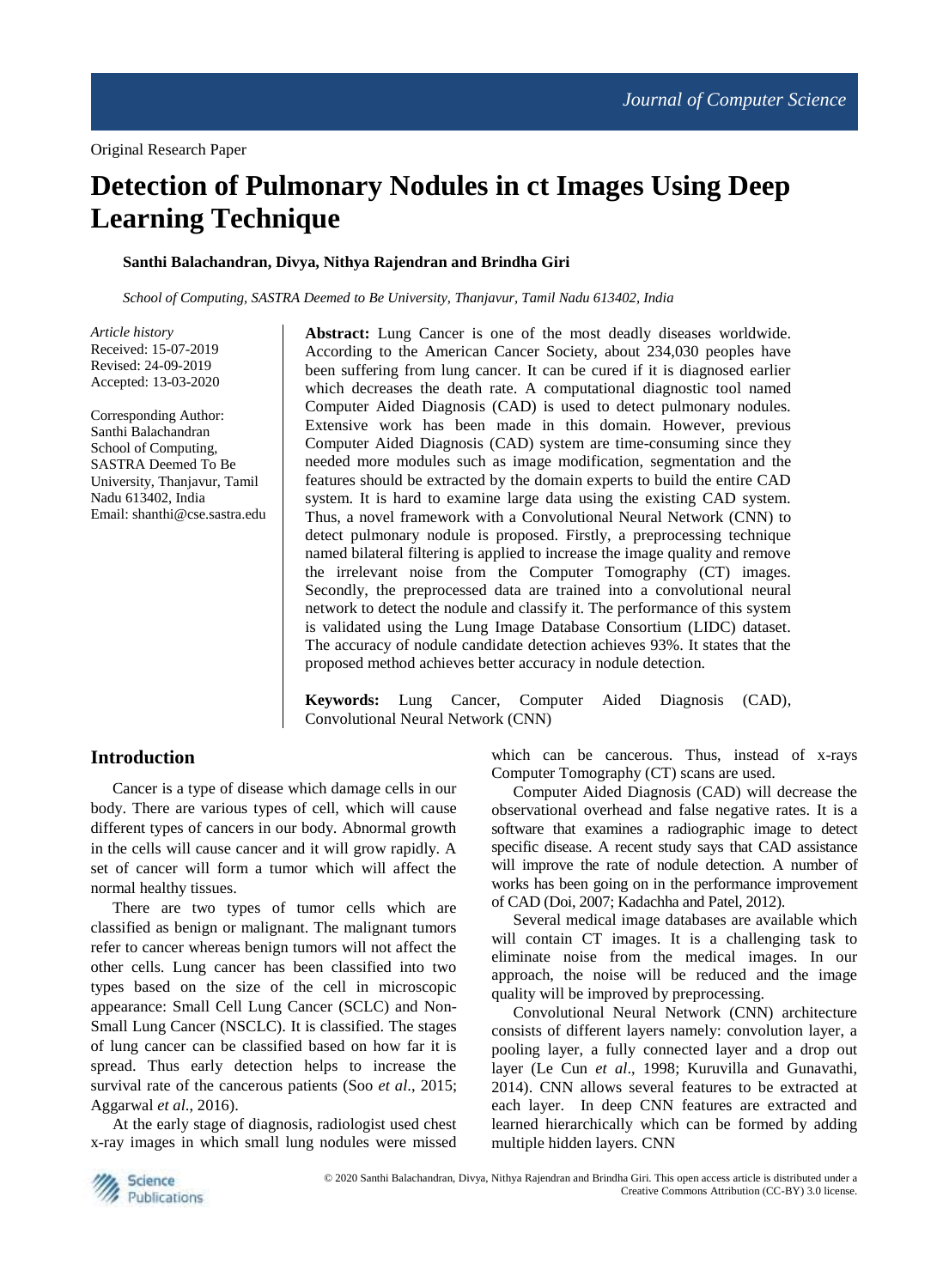# **Related Work**

Several researchers have been published in the field of detection of lung cancer. Numerous approaches including image processing, machine learning algorithm have been employed by various authors. Some of these recent works have been discussed below.

Cascio *et al*. (2012) proposed a method for detecting the lung nodules automatically. The Lung Image Database Consortium (LIDC) database was used to evaluate the performance. Region growing and Stable 3D Mass-Spring Model (MSM) were used and achieved an accuracy of 88% and false detection rate of 12%.

Keshani *et al*. (2013) presented a lung nodule segmentation and recognition using Support Vector Machine (SVM) classifier and active contour modeling. LIDC database and ANODE09 were used to evaluate the performance. The lung area was segmented by active contour modeling and masking technique. In classification, SVM classifier was used. Their methodology reaches an accuracy of 89% and false detection rate of 11%.

Kuruvilla and Gunavathi (2014) presented a lung cancer classification using neural networks for CT images. In this work, initially segmentation was done using morphological operation and classification was done by both forward and back propagation network. In the LIDC database their work reached the accuracy of 93.3% and false detection rate of 6.7%.

Biradar and Agalatakatti (2015) presented a lung cancer identification using CT images. This work contains three modules. Preprocessing was done by median filter and segmentation done by the morphological operation. In classification SVM was used and reached an accuracy of 92% and false detection rate of 8% in the LIDC database.

Shyamala and Pushparani (2016) presented preprocessing and segmentation techniques for lung cancer on CT images. Preprocessing was done by median filter and segmentation is done by thresholding method and histogram equalization then texture features are extracted.

Rao *et al*., (2016) presented a convolutional neural network for lung cancer screening in CT scans. They proposed a CNN technique for the analysis of CT scans with tumors. The accuracy of classification improved when compared to a traditional artificial neural network. They obtained accuracy was 76% and false detection rate of 24%.

Alakwaa *et al*. (2017) proposed detection and classification of lung cancer in the 3D neural network. Lung Nodule Analysis 2016 (LUNA 16) database was used to evaluate the performance. Initially, segmentation was done by thresholding and output was given into 3D CNN to classify them. This model reached an accuracy of 86.6% and false detection rate of 13.4%.

Xie *et al*. (2018) presented automated pulmonary nodule detection in CT images using deep CNN. In this work 2D convolutional neural network was proposed and boosting architecture based on 2D CNN was used to reduce false positive rate. Accuracy was reached 86.42% and false detection rate of 13.58%.

# **Proposed Method**

The proposed CAD methodology depicted in Fig. 1 consists of the following steps: (1) acquisition of data (2) preprocessing (3) nodule detection.

# *Data Acquisition*

CT image is preferred for lung cancer detection rather than other available medical images. There are many publicly available databases built to help the researcher. They can utilize those datasets for training and testing of their algorithms and models. Among those databases, most commonly used are LIDC, LIDC-IDRI and ANODE09 (Armato III *et al*., 2011; Cascio *et al*., 2012; Keshani *et al*., 2013; Kuruvilla and Gunavathi, 2014; Biradar and Agalatakatti, 2015; Shyamala and Pushparani, 2016; Rao *et al*., 2016).

LIDC is a publicly available database and it is working since 2001 for the development of CAD. It contains 1018 cases which is formed by seven academic centers and eight medical imaging companies. These data are divided based on three categories as shown in Fig. 2. They are:

- Nodule  $> =3$  mm
- Nodule  $<$ 3 mm
- Non-nodule  $>$  = 3 mm

LIDC-IDRI contains both CT and thoracic CT images. It contains screening and diagnostic thoracic CT scans and its associated metadata. It also contains different modalities images which will help the researchers (Armato III *et al*., 2011).

#### *Preprocessing*

CT scans may contain some noise so that preprocessing is needed to improve quality. Preprocessing techniques are used in the removal of the noise and to increase the image quality. At first step contrast of the image will be increased and background noise will be reduced from the image. The result of the preprocessing technique is shown in Fig. 3 (Vijaya and Suhasini, 2014).

The bilateral filter is a nonlinear filter with a combination of two Gaussian filters used to smooth images (Tomasi and Manduchi, 1998; Olfa and Nawres, 2014). The first filter works in the spatial domain and the next works in the intensity domain (Mohan and Sheeba, 2013). The output of the filter is a weighted average of the input. The bilateral filter is defined by: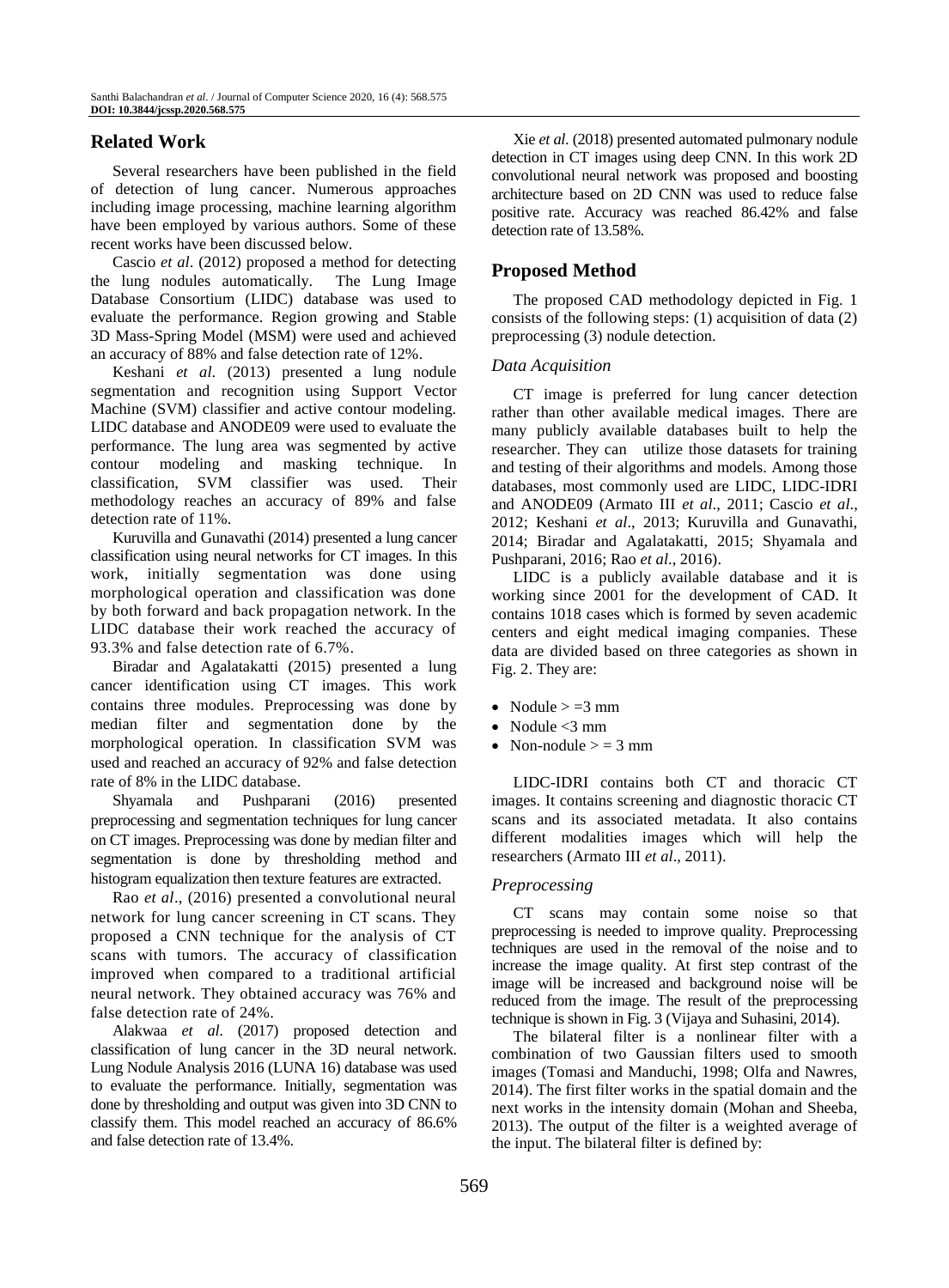#### Santhi Balachandran *et al*. / Journal of Computer Science 2020, 16 (4): 568.575 **DOI: 10.3844/jcssp.2020.568.575**



#### **Fig. 1:** Flow chart for the proposed CAD system



**Fig. 2:** Example of nodules (a) Nodule  $>$  = 3mm; (b) Nodule  $<$  = 3mm (c) Non-nodule  $>$  = 3mm



**Fig. 3:** (a) Normal nodule image (b) preprocessed nodule image (c) normal non-nodule image (d) preprocessed non-nodule image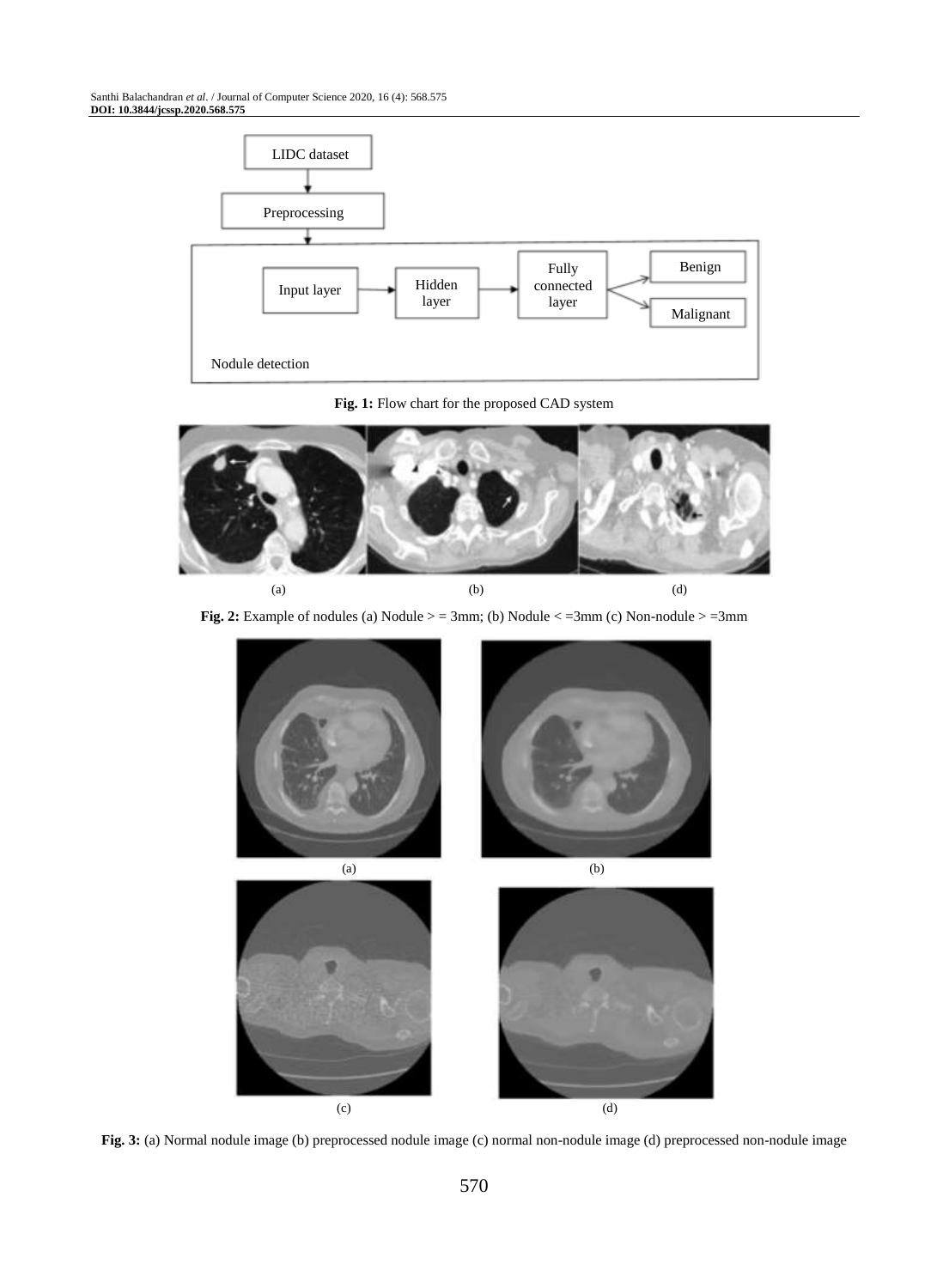

**Fig. 4:** Architecture of convolution neural network



**Fig.5:** Working of layers

$$
BF[I]_p = \frac{1}{Wp} \sum_{q \in S} G_{\sigma_s} (\Vert p - q \Vert) G_{\sigma_r} (I_p - I_q) I_q
$$

### Where:

 $I_p$  = A pixel position  $p = (p_x, p_y)$  $G_{\sigma}$  = Gaussian decreasing function  $\sigma_s$  and  $\sigma_r$  = The Gaussian standard deviations  $W_p$  = Normalizes the sum of the weights *s* = A spatial domain  $r = A$  range domain

# *Convolutional Neural Network (CNN) for Nodule Detection*

CNN is a type of feed-forward neural network. A basic CNN consists of basic components namely input layer, convolution layer, activation function layer, pool layer and Fully Connected layer (FC). The architecture of the CNN is shown in Fig. 4. Input layer accepts the pixels of the image as input in the form of array.

Convolution layer computes dot product between all filters and image patch. The filter size can be a shape of 3\*3. Next, the filter is shifted to other possible position and the above step is repeated until all pixels are processed at least once. The resulting matrix eventually detects the edges. Common activation function ReLU (Rectified Linear Units) will be applied to the output of the convolution layer. The purpose of this layer is to introduce nonlinearity to a system which just computes linear operations during the convolution layer. The ReLU layer applies the following function:

#### $f(x) = max(0, x)$ ,

It just changes all the negative activations to 0. Pooling layer is used for reducing the feature map dimensionality which gradually reduces the computational complexity of the model. There are different pooling techniques available such as max, min and average pooling. In this work, the max pooling is used to reduce the dimensionality. The max pooling layer will be operated on each activation map in the input which will reduce its dimensionality. Max function is used in which the kernel of dimension 2\*2 applied with a stride of 2 along the spatial dimensions of the input.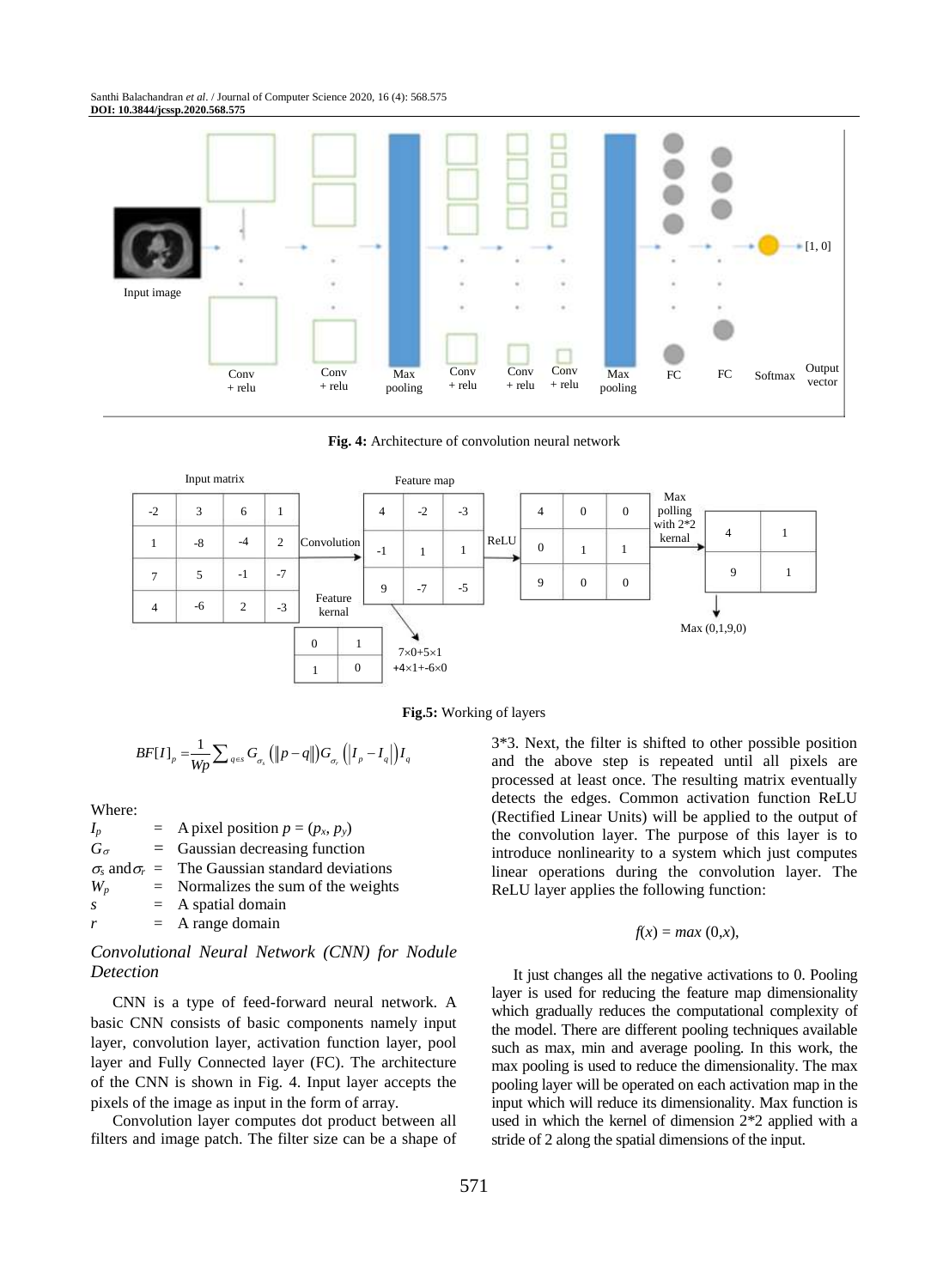

**Fig. 6:** Comparison of different optimization methods 'sgdm' 'rmsprop' and 'adam

The input of the fully-connected layer will be taken from the previous layer. The fully-connected layer computes the class scores and outputs which will be in the form of one dimensional array that was equal to the size of the output class. Primarily the principal work of the weight kernel and pooling layer is to extract feature of the input images. The output layer it would connect all layers together to generate the output class. This layer changes the 2-dimensional features into one-dimensional vectors in the form of binary vector. The output of this layer is a label that can either be the predicted cancer or non-cancer. Fully-connected layer using a soft-max activation function is used to classify the features vector of the given image into a variety of classes based upon on the training data set. Figure 5 specifies the entire working of the layers.

The convolutional layer includes several parameters as input. The parameters were filters of size 3\*3, with stride of 1. ReLu was used as the activation function. Max pooling with pool size [2, 2] was used. Dropout with the probability of 0.5 and fully connected layer.

In training, gradient descent related algorithms is used to optimize the deep network and non-convex loss function in nature. The Loss functions have many local minima which get simple cornered. In some cases, gradient is gone to vanish at non local optimum places is more issue than non-convex loss function. The variable 'Momentum' presented Stochastic Gradient Descent (SGD). It specifies the moment value using a momentum name value pair to the training image. The drawback of this method is that it can assign parameters value based on how significantly updates are made. Another method called adaptive based gradient method 'Adagrad'. In this method, gradients are updated based on previous parameters. The updating gradients based on sparsity of parameters. Root Mean Square Propagation (RMSProp) could improve the drawbacks of Adagrad method by determining the weight on stable learning and improved performance in non conves loss function too. Figure 6 describes different optimization method 'SGDM' 'RMSPROP' and 'ADAM' with test accuracy and validation accuracy. During training, our Convnet architecture takes input as an image size 256\*256 2D CT scans and their labels are provided where CT images with nodules are labeled as cancer and nonnodules as non-cancer. At each layer, features are extracted and the feature map is created to identify nodules. While training the network these maps get their labels and when testing data is given feature get identified and classified based on labels.

### **Results and Discussion**

The proposed method was implemented in MATLAB R2018b. In this method, the networks were trained with the Stochastic Gradient Decent Momentum (SGDM) optimization technique with the initial parameters. We set each of the parameters as (Maximum Number of Iteration: 4, Mini Batch Size: 4, Initial learning rate: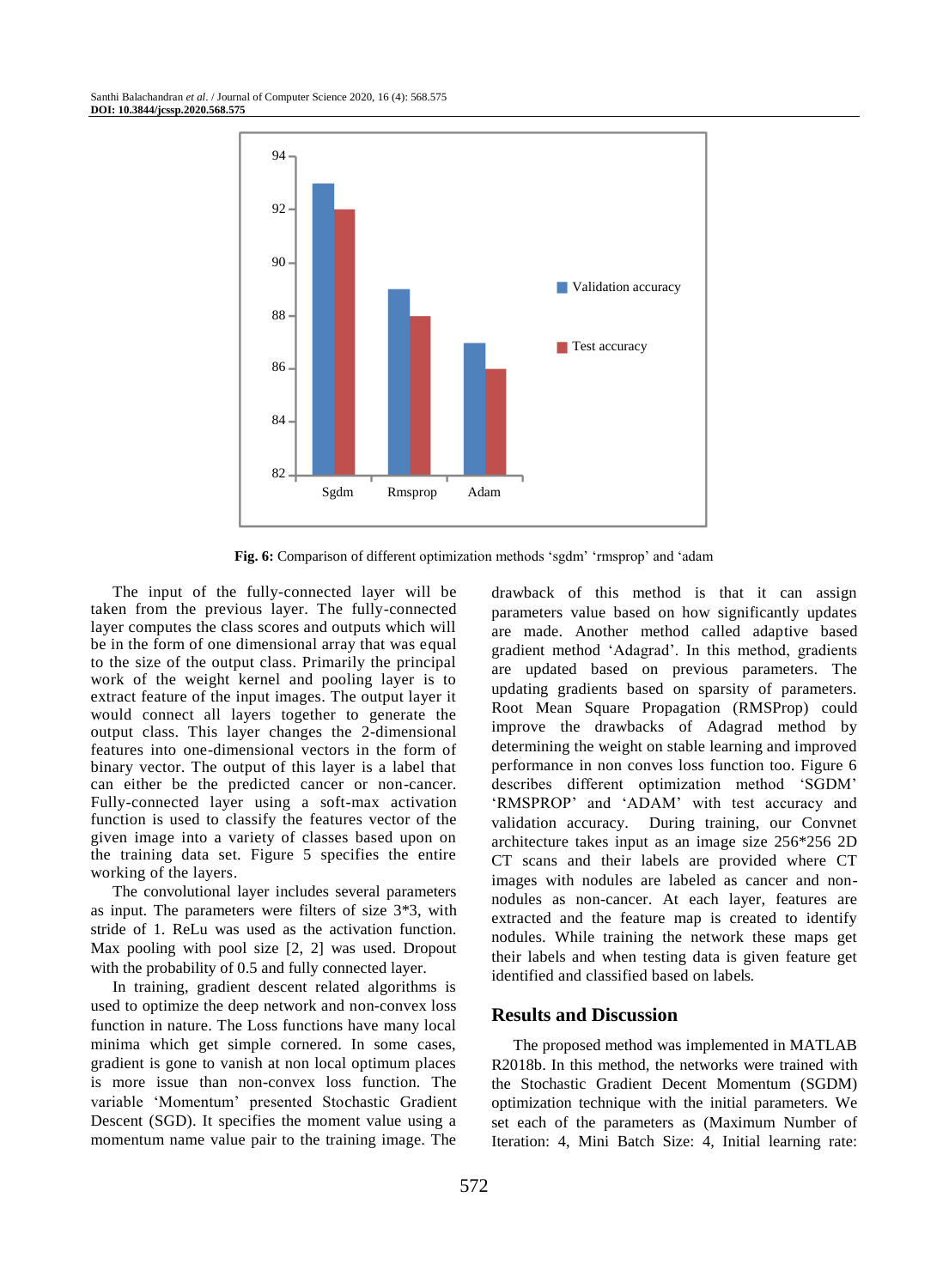0.0001 and the Verbose Frequency:1). Batch normalization layer and Rectified Linear Unit activation function has been added after each of the convolution 2D layer which makes the training progress faster even for a large amount of data.

The efficacy of the proposed system has been evaluated using different metrics. The output of the system was assessed independently. This proposed method is compared with the ground truth of the clinical images. Evaluation metrics includes Accuracy, Sensitivity and Specificity is calculated using the confusion matrix is shown in Table 1. The confusion matrix comprised of actual and predicted values of positive and negative. In the medical diagnostic test, the presence of disease is positive whereas negative is an absence of disease.

The metrics are defined as follows:

$$
Accuracy = \frac{TP}{TP + TN + FP + FN}
$$
\n
$$
TP = \frac{TP}{TP + TN + FP + FN}
$$

Sensitivity = 
$$
\frac{TP}{TP + FN}
$$

$$
Specificity = \frac{TP}{TN + FP}
$$

Where:

 $TP$  = represents True Positive, where result is positive in case of malignant

*TN* = Represents True Negative; where result is negative in case of benign

*FN* = Represents False Negative; where result is negative in case of malignant

| <b>Table 3:</b> Comparison with previous works |  |  |  |  |  |
|------------------------------------------------|--|--|--|--|--|
|------------------------------------------------|--|--|--|--|--|

# *FP* = Represents False Positive; where result is positive in case of benign

500 images (250 malignant, 250 benign) from the dataset have been undergone this proposed architecture for preprocessing, detection and classification of nodules. 250 images (125 malignant, 125 benign) are used for training and 250 images (125 malignant, 125 benign) are used for testing the proposed system. The confusion matrix for proposed method is shown in Table 2. The proposed system obtained the accuracy of 92.77%, sensitivity of 96.75% and specificity of 95.28%.

In the Fig. 7a and 7b, blue line specifies the training accuracy and the red line specifies the validation accuracy. In Fig. 7a, there is an increase in accuracy but also there is an increase in loss as iteration increases. In Fig. 7b, there is a steady increase in accuracy and decrease in the loss as the iteration increases. The proposed methodology outperforms the existing work is depicted in Table 3.

#### **Table 1:** Confusion matrix

|          | Predicted |          |  |
|----------|-----------|----------|--|
| Actual   | Positive  | Negative |  |
| Positive | TР        | FP       |  |
| Negative | FN        | TN       |  |

**Table 2:** Confusion matrix using proposed method

|           | Predicted | Benign |  |
|-----------|-----------|--------|--|
| Actual    | Malignant |        |  |
| Malignant | 119       |        |  |
| Benign    |           | 121    |  |

| Author                          | Database    | Algorithms used                 | Accuracy $(\% )$ |  |
|---------------------------------|-------------|---------------------------------|------------------|--|
| Cascio et al. (2012)            | <b>LIDC</b> | Region growing                  | 88               |  |
|                                 |             | 3DMass-Spring                   |                  |  |
|                                 |             | Model (MSM)                     |                  |  |
| Keshani et al. (2013)           | <b>LIDC</b> | Active contour                  | 89               |  |
|                                 | ANODE09     | modeling Masking                |                  |  |
|                                 |             | technique SVM classifier        |                  |  |
| Kuruvilla and Gunavathi         | <b>LIDC</b> | Morphological operation         | 91               |  |
| (2014)                          |             | Backward propagation            |                  |  |
|                                 |             | network (BPN)                   |                  |  |
| Biradar and Agalatakatti (2015) | <b>LIDC</b> | Median filter morphological     | 88               |  |
|                                 |             | operation SVM classifier        |                  |  |
| Rao <i>et al.</i> (2016)        | <b>LIDC</b> | Convolutional neural            | 76               |  |
|                                 |             | network (CNN)                   |                  |  |
| Alakwaa et al. (2017)           | LUNA16      | Thresholding                    | 86.6             |  |
|                                 |             | 3D CNN                          |                  |  |
| Xie et al. (2019)               | <b>LIDC</b> | 2D CNN                          | 86.42            |  |
| Proposed Method                 | <b>LIDC</b> | Bilateral filtering convolution | 93               |  |
|                                 |             | neural network                  |                  |  |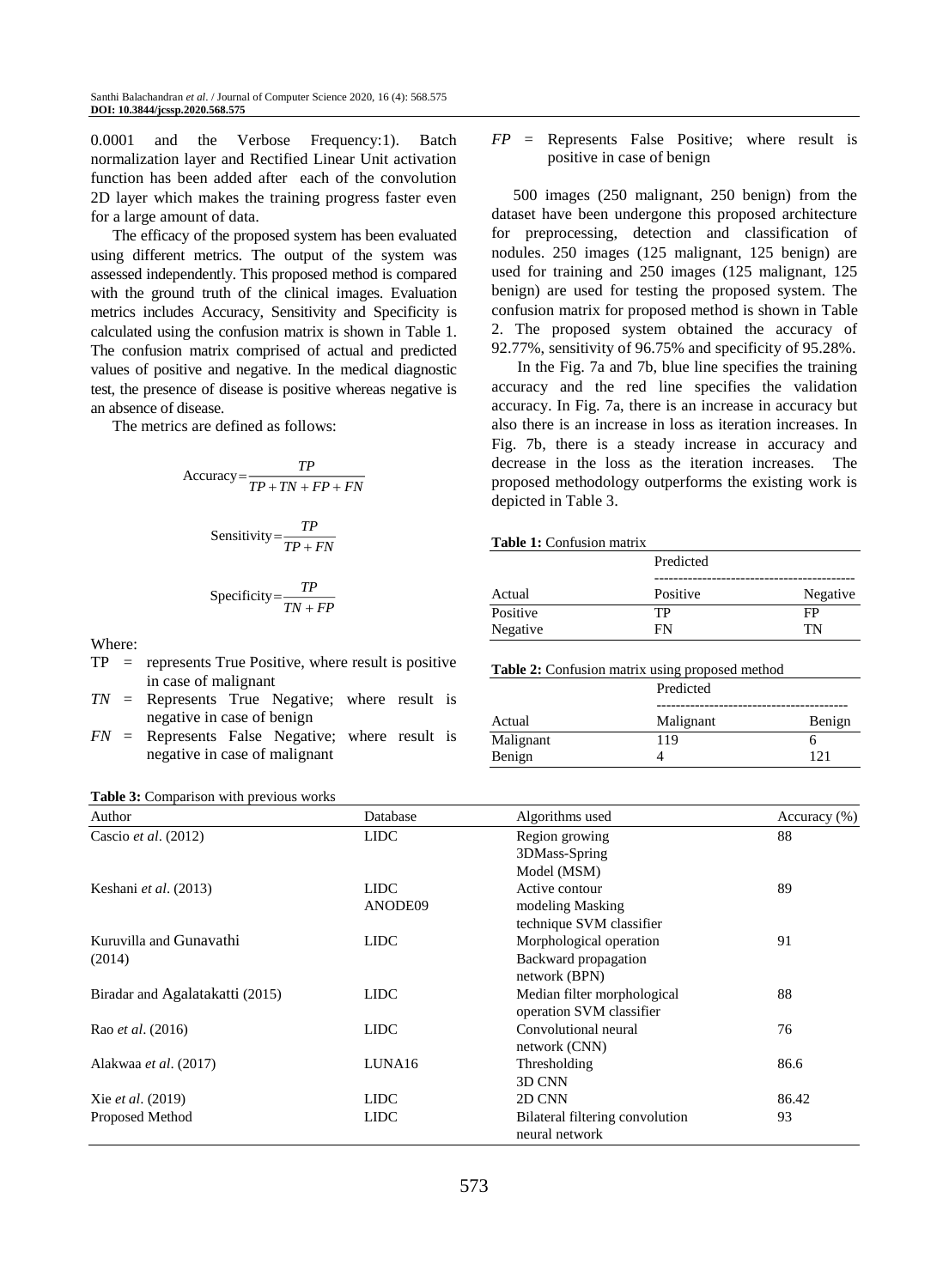

**Fig.7:** (a) Accuracy vs Iteration for simple CAD (b) Accuracy vs Iteration for CAD with preprocessing

# **Conclusion**

We have developed a CAD system to detect the nodules in CT images. Experiments were designed to preprocess the CT images to remove the noise and train it into the architecture to detect the nodule and classify it based on the labels. The performance of the CAD system without preprocessing and the proposed architecture was evaluated. Experimental results demonstrated that our proposed CAD system yielded the best performance. The maximum classification accuracy of 93% is achieved. In the future, different layers will be included and some optimization technique can be added to improve the performance of the system.

#### **Acknowledgement**

We thank SASTRA Deemed University for providing the research facilities and infrastructure.

#### **Author's Contributions**

All authors are equally contributed in this work and this paper.